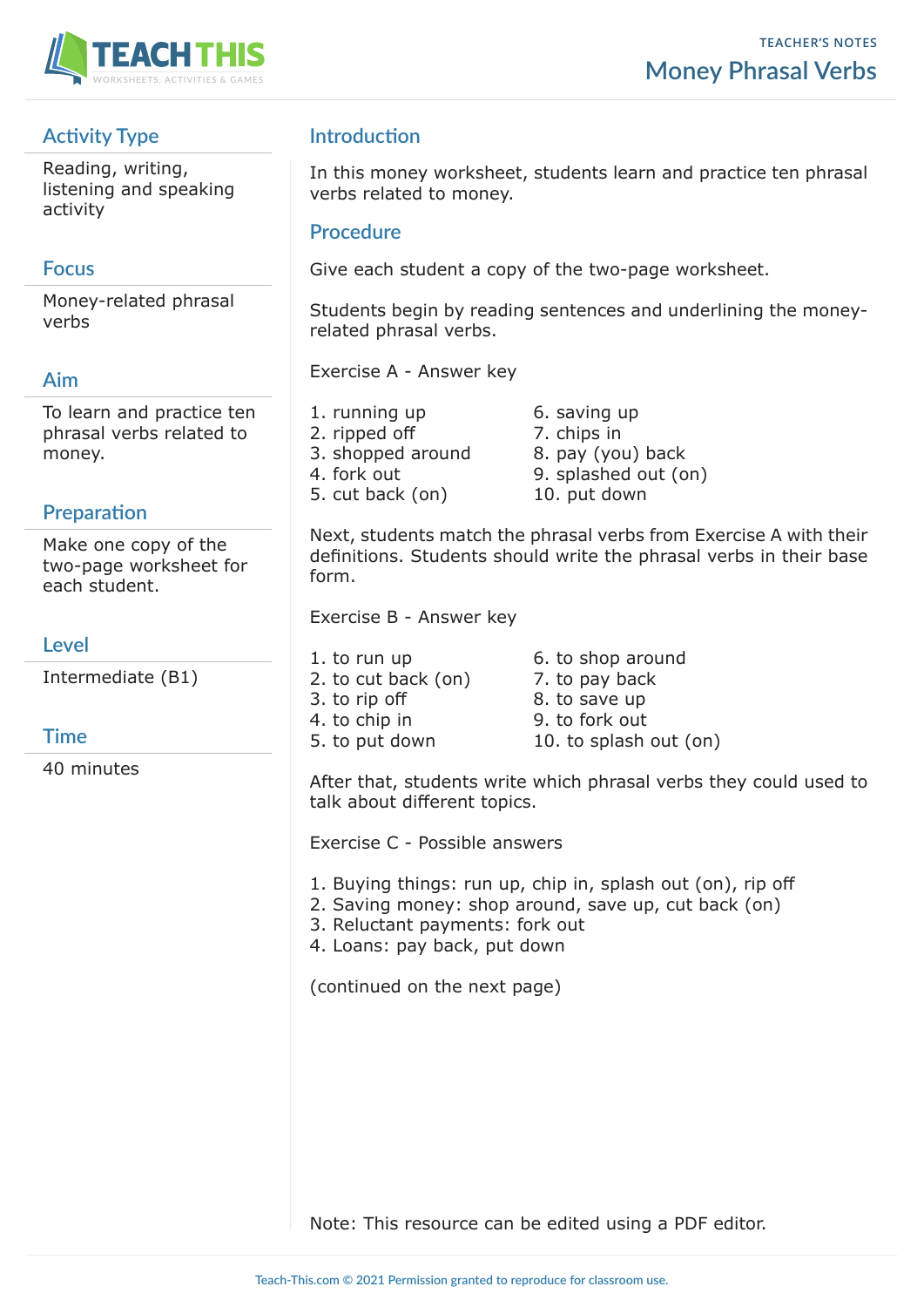

# **Activity Type**

Reading, writing, listening and speaking activity

### **Focus**

Money-related phrasal verbs

## **Aim**

To learn and practice ten phrasal verbs related to money.

## **Preparation**

Make one copy of the two-page worksheet for each student.

### **Level**

Intermediate (B1)

## **Time**

40 minutes

# **Procedure continued**

Following that, students do a gap-fill exercise where they complete sentences with money-related phrasal verbs in their correct form.

Exercise D - Answer key

- 1. saving up, shopping around
- 2. paid (me) back
- 3. forking out
- 4. splash out
- 5. chip in
- 6. ripped (us) off, pay back
- 7. put down
- 8. running up

In pairs, students then discuss ten money conversation questions to practice the phrasal verbs further.

When the students have finished, have them report back their answers to the class. Any interesting answers can then be discussed in more detail.

As an extension, have the pairs prepare a short dialogue using the money-related phrasal verbs from the worksheet and the following scenario:

You're a young adult fresh out of university. You work an entrylevel position and have student loans, monthly rent and bills to pay. You want to start budgeting in order to pay off the loans and buy a house in the future.

Afterwards, have each pair present their dialogue to the class and provide feedback.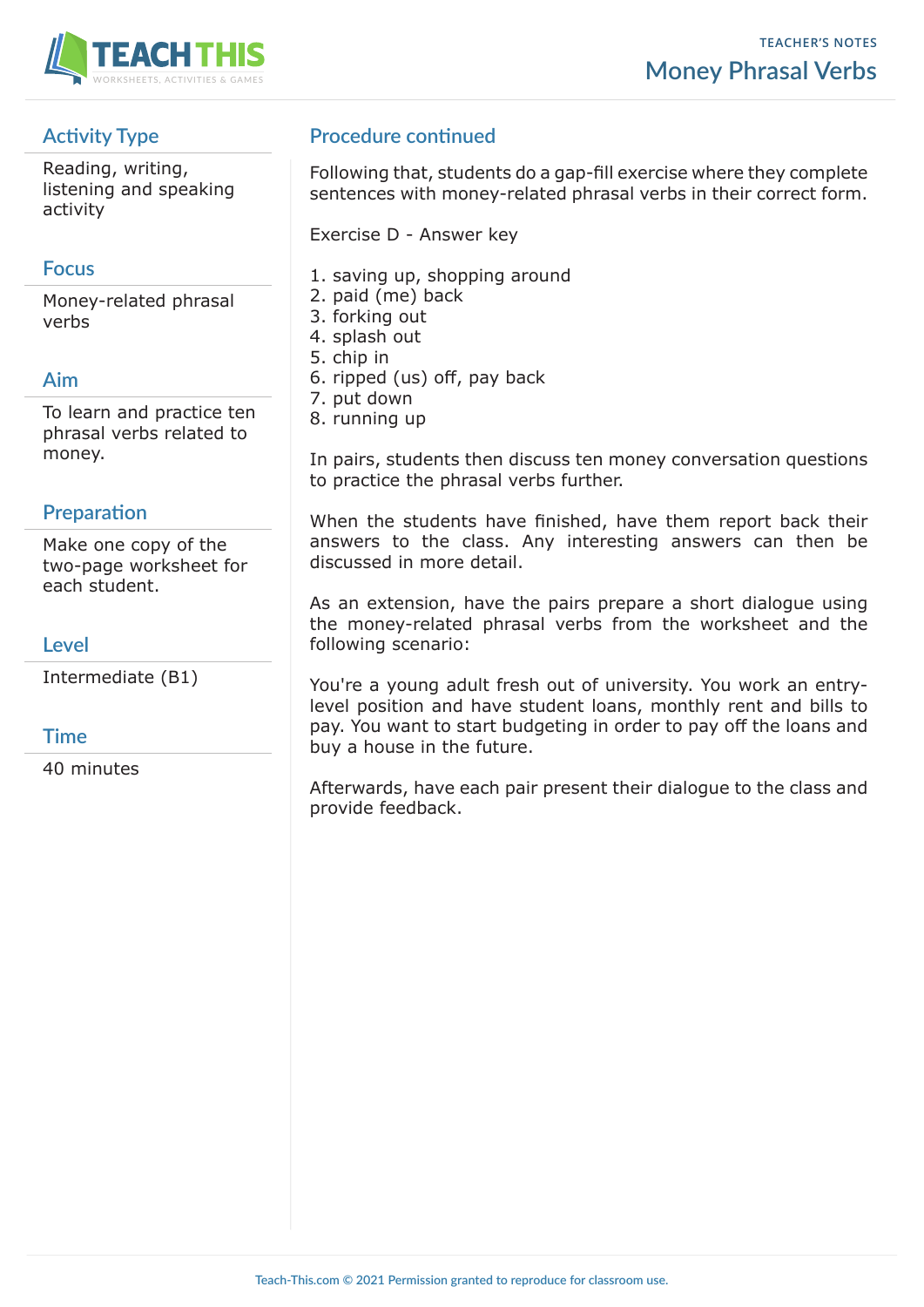#### **A. Read the sentences and underline the money-related phrasal verbs.**

- 1. Marisa uses several different credit cards. She's running up a lot of debt.
- 2. The salesman sold me an old laptop. He said it was a great deal, but I think he ripped me off.
- 3. We shopped around for a month before buying a car to get the best deal.
- 4. I don't want to fork out on health insurance. I'm young and healthy.
- 5. I need to cut back on my spending. I spent way too much money last month.
- 6. Gregory's saving up for an apartment. He really wants to move out of his parents' house.
- 7. If everyone chips in, we will be able to buy Amiko a really nice present.
- 8. Could you lend me some money? I promise I'll pay you back next week.
- 9. Erik says he's good with his money, but he's just splashed out on a new sports car.

10. In order to get a mortgage from the bank, you have to put down at least 5%.

#### **B. Match the phrasal verbs from Exercise A with their definitions. Write the phrasal verbs in their base form.**

- 1. To ........................: to create a lot of debt.
- 2. To ............................: to spend less money generally.
- 3. To ........................: to cheat someone by charging them too much.
- 4. To ........................: to contribute some money with other people.
- 5. To  $\ldots$   $\ldots$   $\ldots$   $\ldots$   $\ldots$   $\ldots$  to pay a deposit.
- 6. To ........................: to compare prices and quality in different shops before buying.
- 7. To ........................: to return borrowed money.
- 8. To ........................: to put money aside in order to buy something you want.
- 9. To .........................: to spend a lot of money on something, usually unwillingly.
- 10. To  $\ldots$   $\ldots$   $\ldots$   $\ldots$   $\ldots$  to spend a lot of money on something.

#### **C. Which phrasal verbs could you use to talk about the following topics:**

1. Buying things: .......................................................................................................... 2. Saving money: ......................................................................................................... 3. Reluctant payments: ................................................................................................. 4. Loans: ....................................................................................................................